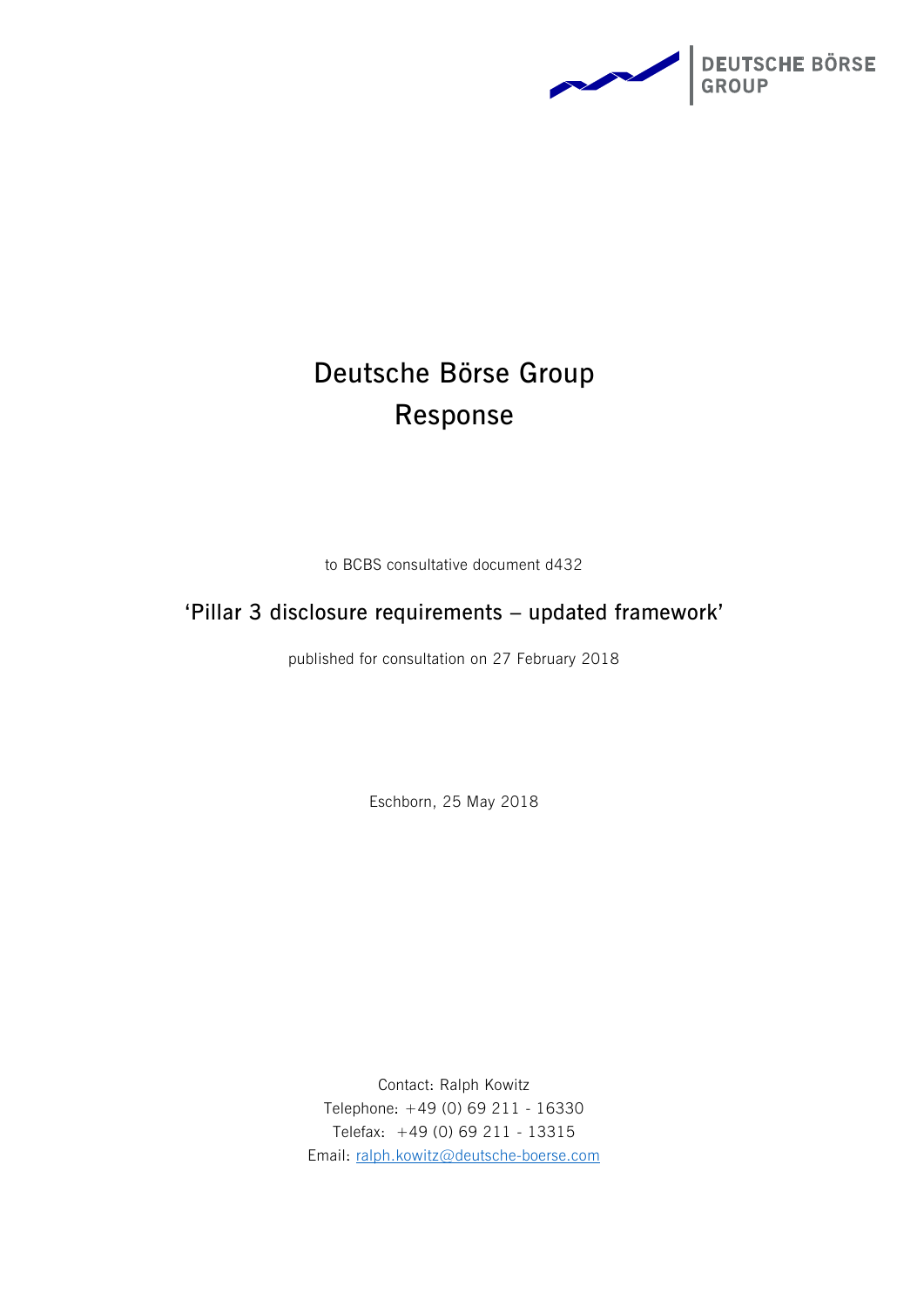### **A. Introduction**

Deutsche Börse Group (DBG) welcomes the opportunity to comment on BCBS consultative document on 'Pillar 3 disclosure requirements – updated framework' published on 27 February 2018.

DBG operates in the area of financial markets along the complete chain of trading, clearing, settlement and custody for securities, derivatives and other financial instruments and acts as such as a provider of highly regulated financial market infrastructures (FMIs).

Among others, Clearstream Banking S.A., Luxembourg and Clearstream Banking AG, Frankfurt/Main, who act as (I)CSD<sup>1</sup> as well as Eurex Clearing AG as the leading European Central Counterparty (CCP), are classified as credit institutions and are therefore within the scope of the European Capital Requirements Directive (CRD) and Capital Requirements Regulation (CRR) which transposed i.a. the Basel III rules into European law. Clearstream subgroup is supervised on a consolidated level as a financial holding group. In addition, according to European law two companies of our group operating multilateral trading facilities (MTFs) fall to a certain extent under the disclosure requirements as well.

The business models of CSDs, CCPs and MTFs as financial market infrastructures (FMIs) are completely different from the business of ordinary banks. There is no proprietary trading, only minor maturity transformation, very limited financial risk due to tight additional rules based on the CPSS-IOSCO principles on financial market infrastructures<sup>2</sup> as implemented in EU regulations (EMIR and CSD-regulation) and dedicated business limitations. Similarly, this is true for MTFs. As such, several parts of the Basel framework are not applicable and other elements are not meaningful in the context of FMIs. The latter is in particular true for the Net stable funding ratio (NSFR) and the Leverage ratio.

The document at hand contains our general comments to the disclosure requirements and the related framework in Part B and our response to questions raised in the consultative document in Part C.

 $\overline{a}$ 

<sup>&</sup>lt;sup>1</sup> (International) Central Securities Depository;

<sup>2</sup> http://www.bis.org/cpmi/publ/d101a.pdf.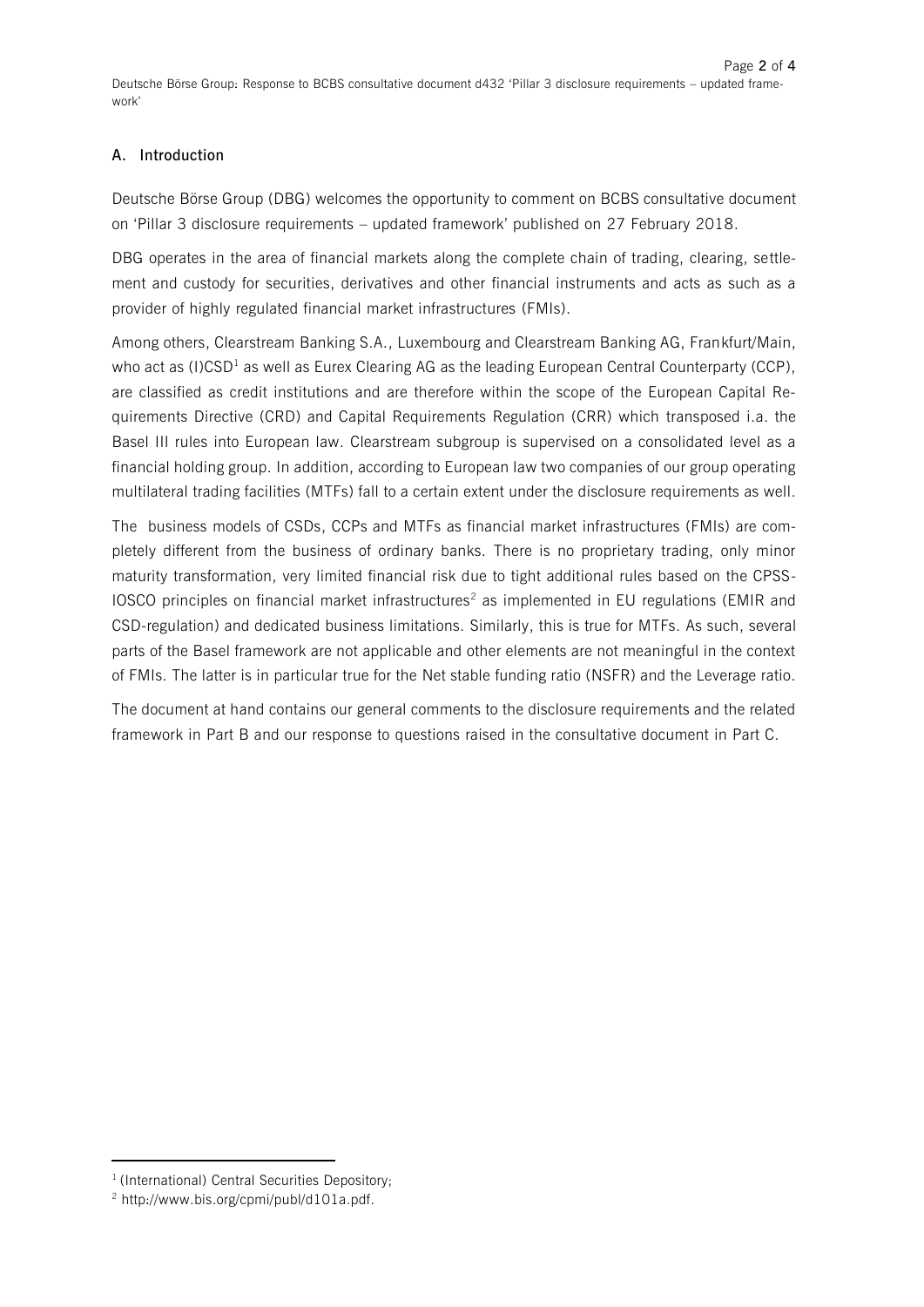#### **B. General comments**

We in general appreciate the update of the framework on disclosures in line with the revised regulatory requirements. In particular, we welcome elements that ease disclosure burden and clean up some excessive requirements of the past. In this context, we feel comfortable with the option to delete specific rows/columns from fixed templates if the requested data is not considered as relevant to bank's activities or the required information is not meaningful to users. Nevertheless, disclosures in general are foreseen to publish necessary and essential information in a harmonised manner to the public.

The Pillar 3 disclosure requirements for banks have constantly increased in a significant manner over the last years. Therefore, we deem the overall extent of disclosures inappropriate and too detailed. Against the background of the extensive requirements and level of details, the preparation of the disclosures takes a substantial amount of time in order to be fully consistent. In contrast, risk information fluctuates rapidly especially regarding bank's liquidity situation. As such, the "public" gets highly complex information in a very granular form which illustrates a risk situation that occurred in the past. Having only a limited number of interested parties which are capable to read this information, the objective to inform the broader public on up-to-date key elements is not reached.

Moreover, certain parties like supervisors or recognised rating agencies get direct information from the supervised entities that is tailored to the business of the respective bank and the purpose of the information demand. That information is available on a more timely manner. In addition, there is a substantial overlap of the Pillar 3 disclosure requirements and the provisions of accounting frameworks to disclose certain information, mostly published in the financial statements.

Therefore, we once more urge the BCBS to substantially reduce the disclosure requirements regarding both the overall extent and the level of detail. In this line, only a few key figures should be made mandatory to disclose. The publication of those in the financial statements should be considered. The (remaining) disclosure report should be limited to a descriptive report on bank's risk management details and key regulatory figures on an aggregate level without detailed disclosures of numbers. External stakeholders should be provided with a compact and concentrated view on bank's risk profile and its management and not with a number graveyard.

Without going into detail, we just want to highlight some examples of issues:

- Mixture of different frequencies with fixed and flexible formats is more confusing than enhancing simplicity;
- Provision to disclose certain information on quarterly basis seems to be an additional burden without adding substantial value. With the current wording of the disclosure requirements, quarterly interim reports in accordance with the respective account framework are assumed. As this is not always the case, disclosure requirements should not overrule accounting standards in order to oblige banks to set up quarterly disclosures.

To demonstrate proportionality, it should be clarified that certain requirements, like the latter one, are only applicable to G-SIBs that are already obliged by accounting rules to publish interim accounts.